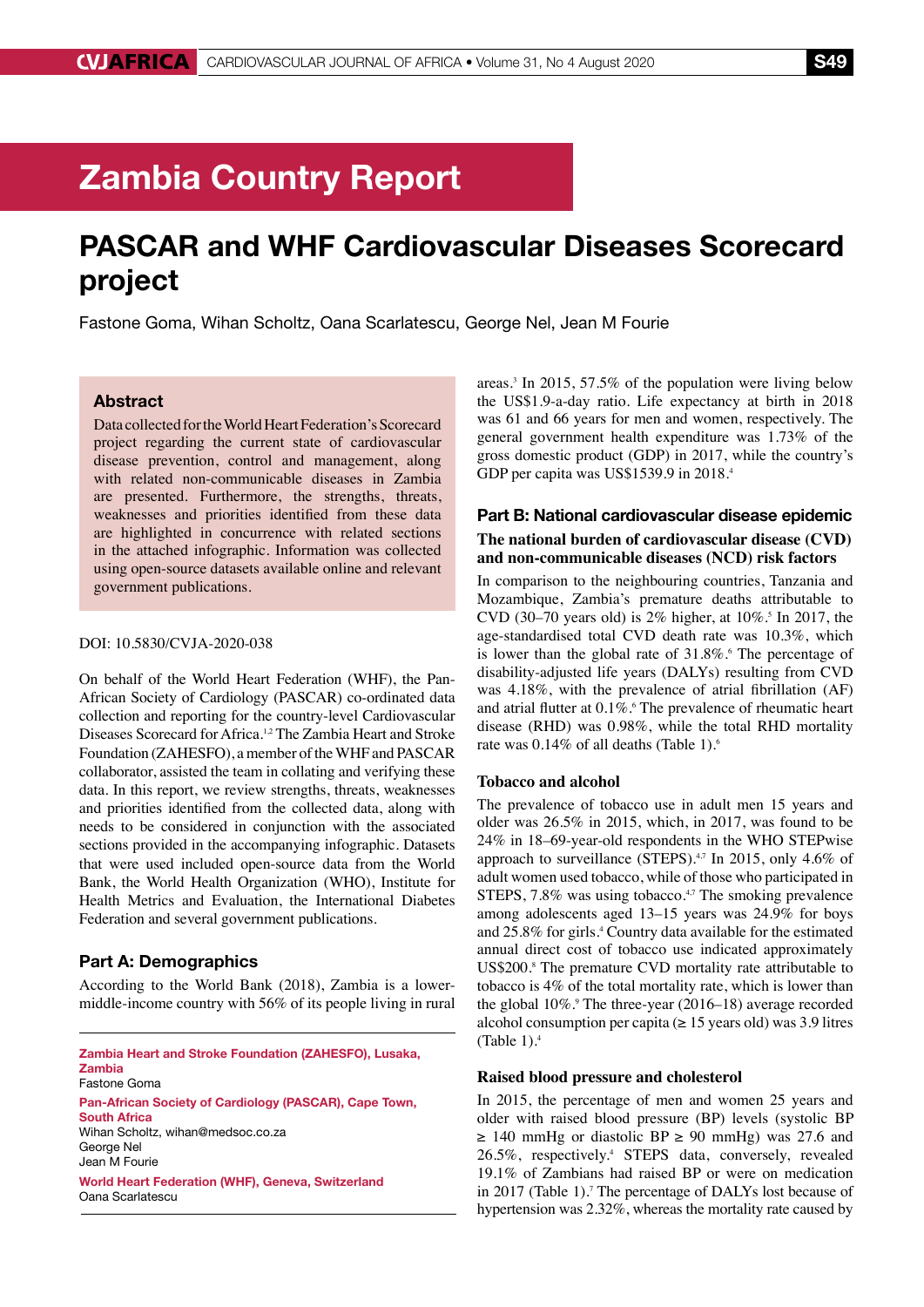hypertensive heart disease was 0.93% in 2017 (Table 1). The estimated age-standardised raised total cholesterol level (TC,  $\geq$  5.0 mmol/l) was 27.7% in 2008,<sup>4</sup> while in 2017, Zambians aged 18–69 years old had a prevalence of only 7.4% (Table 1).7

#### **Physical activity**

In 2016, the percentage of adolescents 11–17 years old who were insufficiently active [< 60 minutes of moderate- to vigorous-intensity physical activity (PA) daily] was 89.3%.<sup>10</sup> For adults, the age-standardised prevalence was 22.1% of those who were insufficiently active (< 150 minutes of moderate-intensity PA per week or < 75 minutes of vigorousintensity PA per week) in the same year (Table 1).<sup>4</sup>

#### **Overweight and obesity**

The prevalence of overweight [body mass index (BMI)  $\geq$  25 to  $\langle 30 \text{ kg/m}^2 \rangle$  and obesity (BMI  $\geq 30 \text{ kg/m}^2$ ) in adults 25 years and older was 27.8 and 8.1%, respectively in 2016.4 On the other hand, of the STEPS respondents, 13.2% of men and 20.2% of women were overweight, while far more women  $(12.3\%)$  than men  $(3\%)$  were found to be obese (Table 1).<sup>7</sup>

#### **Diabetes**

The percentage of the defined population with a fasting glucose level  $\geq 7.0$  mmol/l or on medication for raised blood glucose (age-standardised) in 2014 was 6.5% for men and 6.7% for women.4 In 2019, the prevalence of age-adjusted (adults 20–79 years) diabetes was 4.5%, which is lower than the global estimate of 9.3% but higher than that of Africa's 3.9% (Table 1).11

## Part C: Clinical practice and guidelines

#### **Health system capacity**

Zambia had an average of 11.9 physicians and 13.4 nurses per 10 000 of the population in 2018, and 20 hospital beds

| Table 1. Cardiovascular disease indicators for Zambia                                                                                                         |                 |                          |                 |             |
|---------------------------------------------------------------------------------------------------------------------------------------------------------------|-----------------|--------------------------|-----------------|-------------|
| <b>Indicators</b>                                                                                                                                             | Male            | Female                   | Total           | Year        |
| Status of the national CVD epidemic                                                                                                                           |                 |                          |                 |             |
| Premature CVD mortality (30-70 years old) (% deaths)                                                                                                          | $\sim$          | $\overline{\phantom{a}}$ | 10              | 2012        |
| Total CVD mortality (% of deaths)                                                                                                                             | 9.8             | 10.9                     | $10.3(31.8)$ *  | 2017        |
| DALYs attributable to CVD (%)                                                                                                                                 | 4.29            | 4.04                     | $4.18(14.7)$ *  | 2017        |
| AF and atrial flutter $(\%)$                                                                                                                                  | 0.12            | 0.09                     | $0.1(.5)$ *     | 2017        |
| Total RHD mortality (% of deaths)                                                                                                                             | 0.12            | 0.16                     | $0.14(.5)^*$    | 2017        |
| Prevalence of RHD (%)                                                                                                                                         | 0.88            | 1.09                     | $0.98(.5)^*$    | 2017        |
| Tobacco and alcohol                                                                                                                                           |                 |                          |                 |             |
| Prevalence of adult tobacco use (18–69 years old) $(\%)^*$                                                                                                    | $24.0(36.1)$ ** | $7.8(6.8)$ **            | $\overline{a}$  | 2017        |
| Prevalence of youth (13-15-year-olds) tobacco use (%)                                                                                                         | 24.9 (18.2)**   | $25.8(8.3)$ **           |                 | 2011        |
| Estimated direct (healthcare-related) cost of tobacco use in your population<br>(in current US\$)                                                             |                 |                          | $200 \text{ m}$ | 2019        |
| Proportion of premature CVD mortality attributable to tobacco $(\%)$                                                                                          |                 |                          | $4(10)**$       | 2004        |
| Recorded alcohol consumption per capita ( $\geq$ 15 years) (litres of pure alcohol)<br>(three-year average)                                                   |                 |                          | 3.9             | $2016 - 18$ |
| Raised blood pressure and cholesterol                                                                                                                         |                 |                          |                 |             |
| Population with raised BP (SBP $\geq$ 140 mmHg or DBP $\geq$ 90 mmHg)                                                                                         | $20.5(24.1)$ ** | $17.6(20.1)$ **          | $19.1(22.1)$ ** | 2017        |
| $(18-69 \text{ years old})$ (%) <sup>*</sup>                                                                                                                  |                 |                          |                 |             |
| Population with raised TC ( $\geq$ 5.0 mmol/l) (18–69 years old) (%) <sup>*</sup>                                                                             | 4.5             | 9.3                      | $7.4(38.9)$ **  | 2017        |
| DALYs attributable to hypertension $(\%)$                                                                                                                     | 2.01            | 2.7                      | $2.32(8.7)$ *   | 2017        |
| Mortality caused by hypertensive heart disease (% of deaths)                                                                                                  | 0.63            | 1.33                     | $0.93(1.7)$ *   | 2017        |
| Physical activity                                                                                                                                             |                 |                          |                 |             |
| Adolescents $(11-17$ years old) who are insufficiently active $(< 60$ minutes of moderate-<br>to vigorous-intensity PA daily) $(\%)$                          | 89.4            | 89.1                     | 89.3 (80.7)**   | 2016        |
| Adults (age-standardised estimate) who are insufficiently active $\left($ < 150 minutes of                                                                    | 19.1            | 25.0                     | $22.1(27.5)$ ** | 2016        |
| moderate-intensity PA per week, or < 75 minutes of vigorous-intensity PA per week) $(\%)$                                                                     |                 |                          |                 |             |
| Overweight and obesity (Adults 18-69 years old)                                                                                                               |                 |                          |                 |             |
| Prevalence of overweight (BMI $\geq$ 25–< 30 kg/m <sup>2</sup> ) (%) <sup>*</sup>                                                                             | 13.2            | 20.2                     | $16.7(38.9)$ ** | 2017        |
| Prevalence of obesity (BMI $\geq 30 \text{ kg/m}^2$ ) (%) <sup>#</sup>                                                                                        | 3.0             | 12.3                     | $7.5(13.1)$ **  | 2017        |
| Diabetes                                                                                                                                                      |                 |                          |                 |             |
| Defined population with fasting glucose $\geq 126$ mg/dl (7.0 mmol/l) or on medication for<br>raised blood glucose (age-standardised) (%)                     | $6.5(9)$ **     | $6.7(8)$ **              |                 | 2014        |
| Prevalence of diabetes (20-79 years old) (%)                                                                                                                  |                 |                          | $4.5(9.3)$ #    | 2019        |
| CVD, cardiovascular disease; DALYs, disability-adjusted life years; AF, atrial fibrillation; RHD, rheumatic heart disease; SBP, systolic blood pressure; DBP, |                 |                          |                 |             |

diastolic blood pressure; TC, total cholesterol; PA, physical activity; BMI, body mass index.

\*IHME Global Health data exchange6

\*\*WHO global data4

# STEPS data7

##IDF *Diabetes Atlas*. 11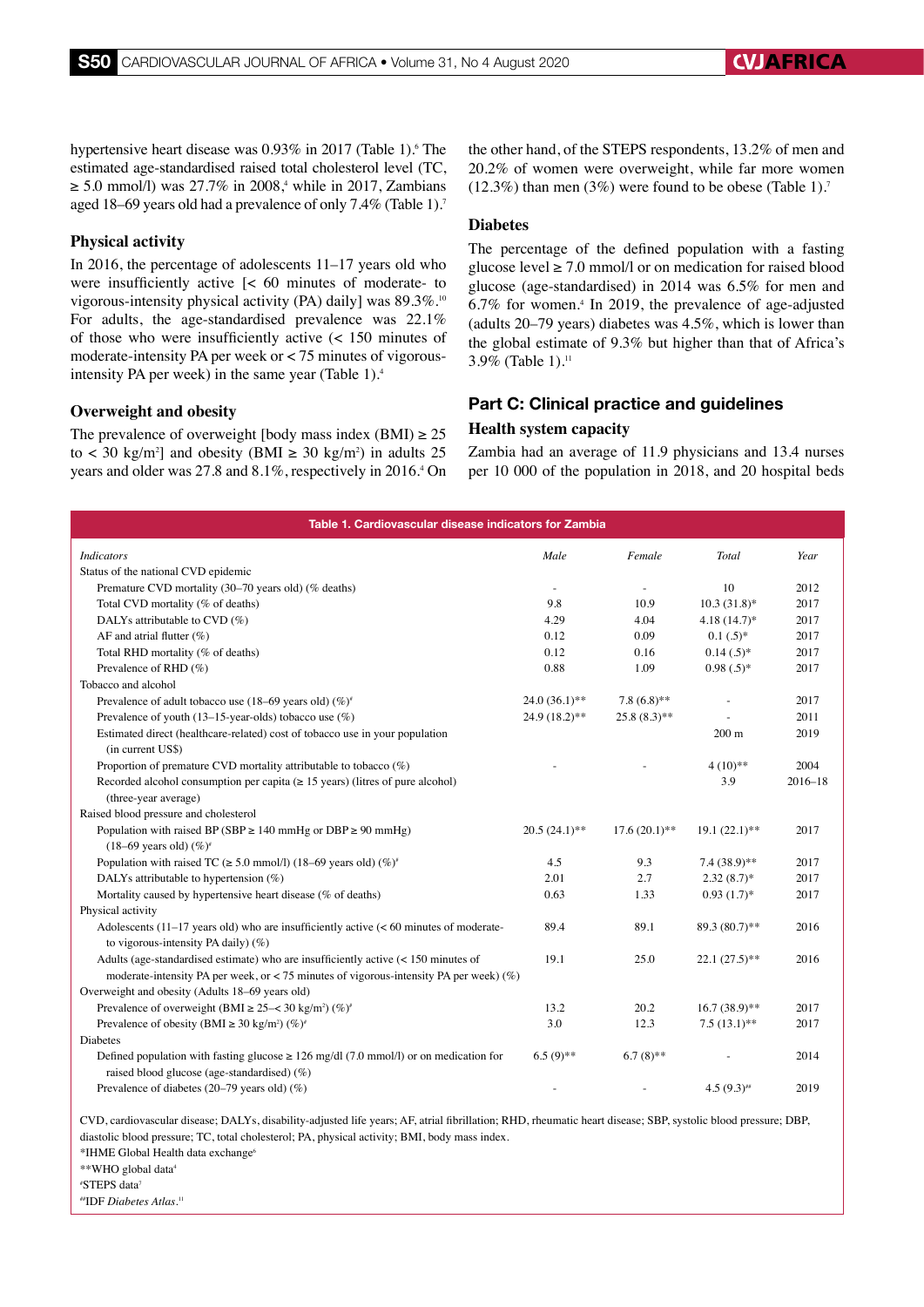per 10 000 people in 2010.4 A locally developed clinical tool was adapted from the WHO Essential Non-Communicable Disease tool (WHO PEN) to measure NCD management at healthcare facilities.<sup>12</sup> Locally relevant clinical guidelines for CVD prevention (within the last five years) have also been published.13 No guidelines for the treatment of tobacco dependence are available or locally relevant (national or sub-national) clinical guidelines for the detection and management of AF. However, clinical guidelines have been developed to manage pharyngitis, acute rheumatic fever (ARF) and RHD.14 Zambia was one of the lower-middleincome countries to participate in the REMEDY study that reported a hospital-based registry for RHD and rheumatic fever.15,16 However, there is no system to measure the quality of care provided to people who have suffered acute cardiac events. Regarding the detection and management of diabetes, Zambia does have guidelines in place.<sup>17</sup>

#### **Essential medicines and interventions**

Angiotensin converting enzyme (ACE) inhibitors, aspirin, β-blockers and metformin are included in the list for essential medicines at primary care facilities in the public health sector,<sup>4</sup> while insulin was available in  $42\%$  of the health centres.18 However, statins, warfarin and clopidogrel are not available at healthcare centres. No data were available for CVD risk stratification or TC measurement at the primary healthcare level, and secondary prevention of ARF and RHD in public-sector health facilities.

#### **Secondary prevention and management**

No data are available on high-risk patients with AF who were being treated with oral anticoagulants, or those with a history of CVD taking aspirin, statin and at least one antihypertensive agent. In a study by Oelke *et al.*, 19 it was noted that of those participants who had ever been told they had hypertension, 76.7% received medication. In another study looking at hypertension management in rural clinics, of the patient visits, 21.1% had an antihypertensive medication prescribed.<sup>20</sup>

## Part D: Cardiovascular disease governance

Zambia's National Health Strategic Plan (NHSP) 2017– 2021 addresses NCD, which includes CVD as one of the top 10 causes of mortality over the five years, 2011 to 2015.<sup>21</sup> Although an operational non-communicable diseases unit in the ministry of health (MoH) is responsible for NCD, $22$ no budget has been dedicated to CVD.<sup>23</sup> An RHD ongoing control programme, BeatRHD Zambia, established in 2012, addresses and prioritises the problem in Zambia.14,24 Furthermore, a national surveillance system that includes CVD and their risk factors has been implemented by the MoH.7

Zambia has introduced a comprehensive national multisectoral tobacco co-ordination and control plan through the WHO framework convention on control (FCTC).<sup>25</sup> Collaborative projects between the MoH and non-health ministries for CVD interventions have been mentioned.<sup>26</sup> However, government expenditure specifically allocated to CVD healthcare is not known to have been reported. As part of the WHO-CHOICE project, the benefits of CVD prevention and control for population health and the economy have been modelled.27,28

#### **Assessment of policy response**

No legislation exists that mandates health financing for CVD. The Southern African Development Community adopted a 'procurement co-operation' strategy to procure essential medicines at affordable prices, including those for CVD.29 The MoH manages procurement through the procurement unit, however, it could not be established how many and which of these medicines were below the international benchmark of affordable prices.29 No court orders protecting patients' rights and mandating improved CVD interventions, facilities, health system procedures or resources are available.

Legislation banning smoking in indoor work and public places has been introduced as has that protecting against tobacco industry interference.25 However, tobacco advertising, promotion and sponsorship, and clear visible warnings on more than half the packaging have not been legalised.<sup>25</sup>

Policies ensuring equitable nationwide access to healthcare professionals and facilities have been implemented.<sup>30</sup> Although screening for CVD risk factors have been reported in a few studies, there is no policy ensuring that of high-risk CVD individuals. No sustainable funding for CVD so-called 'sin' taxes has been noted. Excise tax on unhealthy foods or sugar-sweetened beverages was also not instituted, $31$  while that on the final consumer price of tobacco was  $25\%$ ,<sup>25</sup> and that of alcohol products reported being more than  $10\%$ .<sup>32</sup>

No legislation is available banning the marketing of unhealthy foods to minors or mandating clear and visible warnings on unhealthy foods. Although policy interventions promoting a diet to reduce CVD risk have been mentioned, appropriate programmes and policies have yet to be developed to protect the most vulnerable peoples in the country.33,34 Zambia does not have any policy interventions that facilitate PA.

#### **Stakeholder action**

In 2017, advocacy for CVD policies and programmes by nongovernmental organisations such as the Diabetic Association of Zambia and ZAHESFO were addressed.13 Involvement of patient organisations in CVD/NCD prevention and management advocacy has been reported along with that for RHD by advocacy champions.<sup>35</sup> Civil society involvement in the development and implementation of a national tobacco control plan was also reported.<sup>25</sup> Similarly, civil society involvement in the national multi-sectoral co-ordination mechanism for NCD/CVD was mentioned in the Seventh National Development Plan and National Assembly of Zambia in 2017.36,37 Activities by cardiology professional associations to reduce the burden of premature CVD by 25% in 2025 are in progress.13 Hypertension screening by businesses at workplaces was suggested, and a repeated call was made in 2019 to curb the high prevalence.<sup>38,39</sup>

The following strengths, weaknesses, threats and priorities are summarised, as part of the data gathered for Zambia.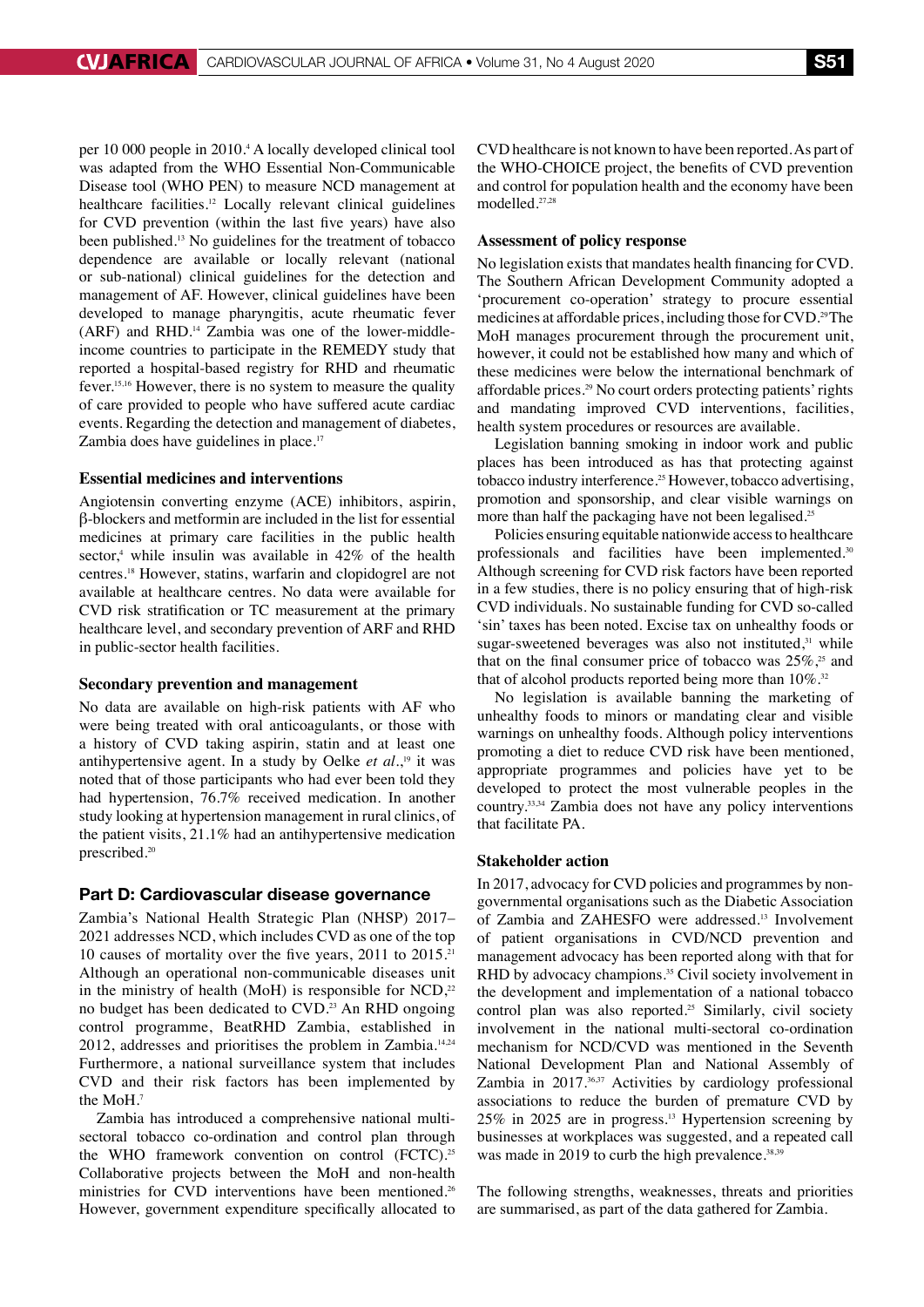#### **Strengths**

Considering various sources, the data from STEPS 2017 were regarded most accurate to be included in this report.<sup>7</sup> The NHSP of 2017, along with the Seventh National Development Plan, identified strategies and programmes that should contribute to a healthy nation, ensuring all Zambians have access to quality health services by 2030.<sup>21,36</sup> In a communique, the government is committed to establish and strengthen multi-sectoral plans and policies to prevent and control NCD in the Zambian population.<sup>40,41</sup>

A comprehensive national multi-sectoral tobacco co-ordination and control plan has been introduced through the WHO FCTC, although it does not include the banning of advertising, promotion and sponsorship or clear, visible warnings on more than 50% of the packaging.<sup>25</sup>

May Measurement Month (MMM), a global initiative that was introduced in 2017 to raise awareness of raised BP in sub-Saharan African countries has opened opportunities for workplace screening of hypertension and related CVD risk factors.39

#### **Threats**

As in most sub-Saharan African countries, the burden of NCD, which is related to risky lifestyle behaviour and consequent morbidity and mortality is increasing in Zambia.<sup>21</sup> The increasing burden of premature mortality from NCD is a cause for concern, especially since after saving the young from dying prematurely from communicable diseases, they die prematurely from NCD.

Tobacco use among Zambian adolescents is higher than in most other African countries under investigation, especially in females and calls for urgent intervention (Table 1).

As mentioned, overweight and obesity tend to be a problem in most African countries, although in Zambia, these figures are lower than the global data at 38.9 and 13.1%, respectively.7 Another reason for concern is the high percentage of young people who are insufficiently physically active.<sup>4</sup>

#### **Weaknesses**

Health services in Zambia are fragmented and unevenly distributed, with the result of them being inefficient and ineffective. Therefore, many rural and peri-urban residents have inadequate access to healthcare services.<sup>30</sup> In a study on hypertension management in rural primary health facilities, similar findings were reported.<sup>20</sup>

The inconsistent supply of essential medicines is a crucial problem in Zambia, which is attributed to various factors, particularly inadequate funding and difficulties with procurement, distribution logistics, and storage management, among other things.<sup>30</sup>

#### **Priorities**

According to Chiluba *et al.*, 38 many opportunities exist for developing interventions for optimal screening, treatment and prevention of CVD in Zambia. Oelke *et al.*, 19 in 2015, suggested initiatives to increase access to health education to reduce the risk of developing hypertension, improve early

detection, and encourage lifestyle changes and medication adherence. In another study, facilitating regular and systematic data reviews to improve hypertension diagnosis and management, shifting the focus on performance indicator development and validation in low-resource contexts had been recommended.<sup>20</sup> Policy makers need to engage with communities more effectively to develop successful public health strategies to prevent, detect and manage hypertension, primarily in rural areas.<sup>19</sup>

In 2018, the committee on health, community development and social services of the National Assembly of Zambia published their findings in a Report with about 23 recommendations addressing NCD.<sup>37</sup> Some of these advise the government to:

- prioritise the prevention and control of NCD through more robust community sensitisation and awareness
- invest as a matter of urgency in capacity building of human resources, especially in cardiac surgery, endocrinology and cardiology, among other areas
- undertake routine screening for sugar levels as for BP measurement at all health facilities
- put in place measures to strengthen health systems in the country to help prevent and control NCD through primary healthcare and universal health coverage, in line with the WHO Global NCD Action Plan 2013–2020.42

This publication was reviewed by the PASCAR governing council and approved by the president of ZAHESFO.

#### **References**

- 1. Mohamed AA, Fourie JM, Scholtz W, *et al.* Sudan Country Report: PASCAR and WHF Cardiovascular Diseases Scorecard project. *Cardiovasc J Afr* 2019; **30**: 305–310.
- 2. Dzudie A, Fourie JM, Scholtz W, *et al.* Cameroon Country Report: PASCAR and WHF Cardiovascular Diseases Scorecard project. *Cardiovasc J Afr.* 2020; **31**(2): 103–110.
- 3. World Bank [Online] 2018. https://data.worldbank.org/.
- 4. World Health Organization. The Global Health Observatory (GHO). WHO. [Online] 2020. https://www.who.int/data/gho.
- 5. World Health Organization. CVD World Monitor. [Online] 2012. http:// cvdworldmonitor.org/targets/premature-mortality-due-to-cvd/.
- 6. Institute for Health Metrics and Evaluation (IHME). GHDx. Global Health Data Exchange. [Online] 2017. http://ghdx.healthdata.org/gbd-results-tool.
- 7. Ministry of Health. Zambia STEPS for non-communicable diseases risk factors. Report for 2017. WHO Country Office, Lusaka : Republic of Zambia, 2018.
- 8. Ministry of Health, Zambia. Investment case for tobacco control in Zambia. The case for investing in WHO FCTC implementation. Lusaka, Zambia: MoH, February 2019.
- 9. World Health Organization. Global Report on Mortality Attributable to Tobacco. Geneva, Switzerland: World Health Organization, 2012.
- 10. Guthold R, Stevens GA Riley LM, *et al.* Global trends in insufficient physical activity among adolescents: a pooled analysis of 298 population-based surveys with 1·6 million participants. *Lancet Child Adolesc Health* 2020; **4**(1): 23–35.
- 11. International Diabetes Federation. *IDF Diabetes Atlas.* 9th edn. [Online] 2019. http://www.diabetesatlas.org/en/resources/.html.
- 12. Mutale W, Bosomprah S, Shankalala P, *et al.* Assessing capacity and readiness to manage NCDs in primary care setting: Gaps and opportunities based on adopted WHO PEN tool in Zambia. *PLoS One* 2018; **13**(8): e0200994.
- 13. Mukanu MM, Zulu JM, Mweemba C, *et al.* Responding to non-communicable diseases in Zambia: a policy analysis. *Health Res Policy Syst* 2017; **15**: 34.
- 14. Long A, Lungu JC, Machila E, *et al.* A programme to increase appropriate usage of benzathine penicillin for management of streptococcal pharyngitis and rheumatic heart disease in Zambia. *Cardiovasc J Afr* 2017; **28**(4): 242–247.